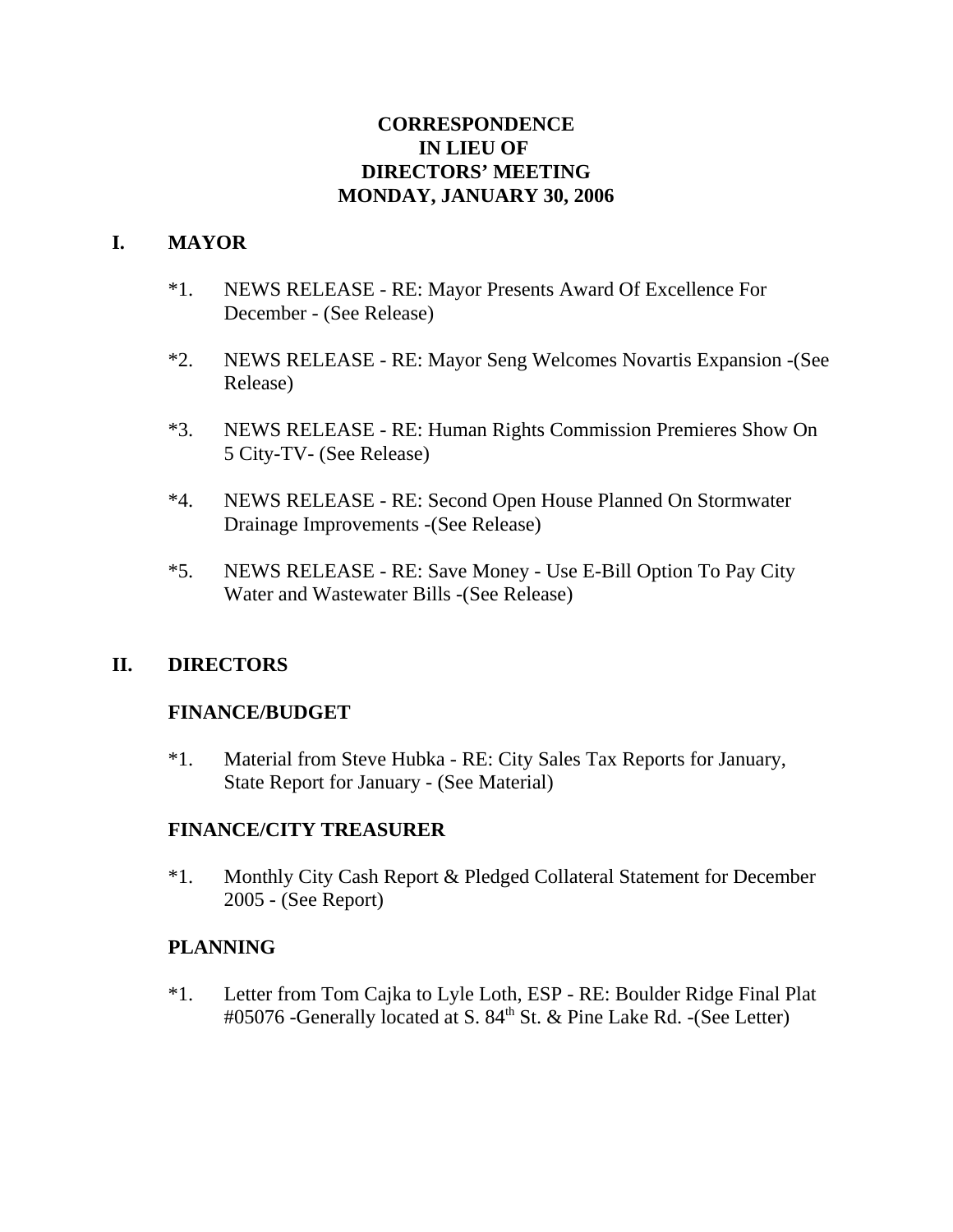#### **PUBLIC WORKS & UTILITIES**

\*1. Public Works & Utilities ADVISORY - RE: Pine Lake Road Widening - Project #700014 - 40<sup>th</sup> - 61<sup>st</sup> Streets - 56<sup>th</sup> Street; Shadow Pines-Thompson Creek -(See Advisory)

## **III. CITY CLERK**

## **IV. COUNCIL**

#### **A. COUNCIL REQUESTS/CORRESPONDENCE**

#### **JON CAMP**

\*1. E-Mail from Jon Camp to Karl Fredrickson - RE: N. 48<sup>th</sup> - Dick Hartsock -(See E-Mail)

## **ROBIN ESCHLIMAN**

- 1. Request to Lynn Johnson, Parks & Recreation Director RE: Center lanes being painted on bike trails (RFI#2 - 11/09/05). - **[RECEIVED RESPONSE TO RFI#2 FROM LYNN JOHNSON, PARKS & RECREATION DIRECTOR AT THE DIRECTORS' MEETING ON 01/23/06.]**
- 2. Request to Nicole Fleck-Tooze, Public Works & Utilities Department RE: Requesting copy of letter sent out to businesses & families recently put in the floodprone (RFI#3-01/26/06)

## **V. MISCELLANEOUS** -

\*1. E-Mail from Dave Oenbring - RE: The Union Conspiracy Against Wal-Mart Workers - (Council received copies of this E-Mail on 1/23/06 before Formal Council Meeting.)(See E-Mail)